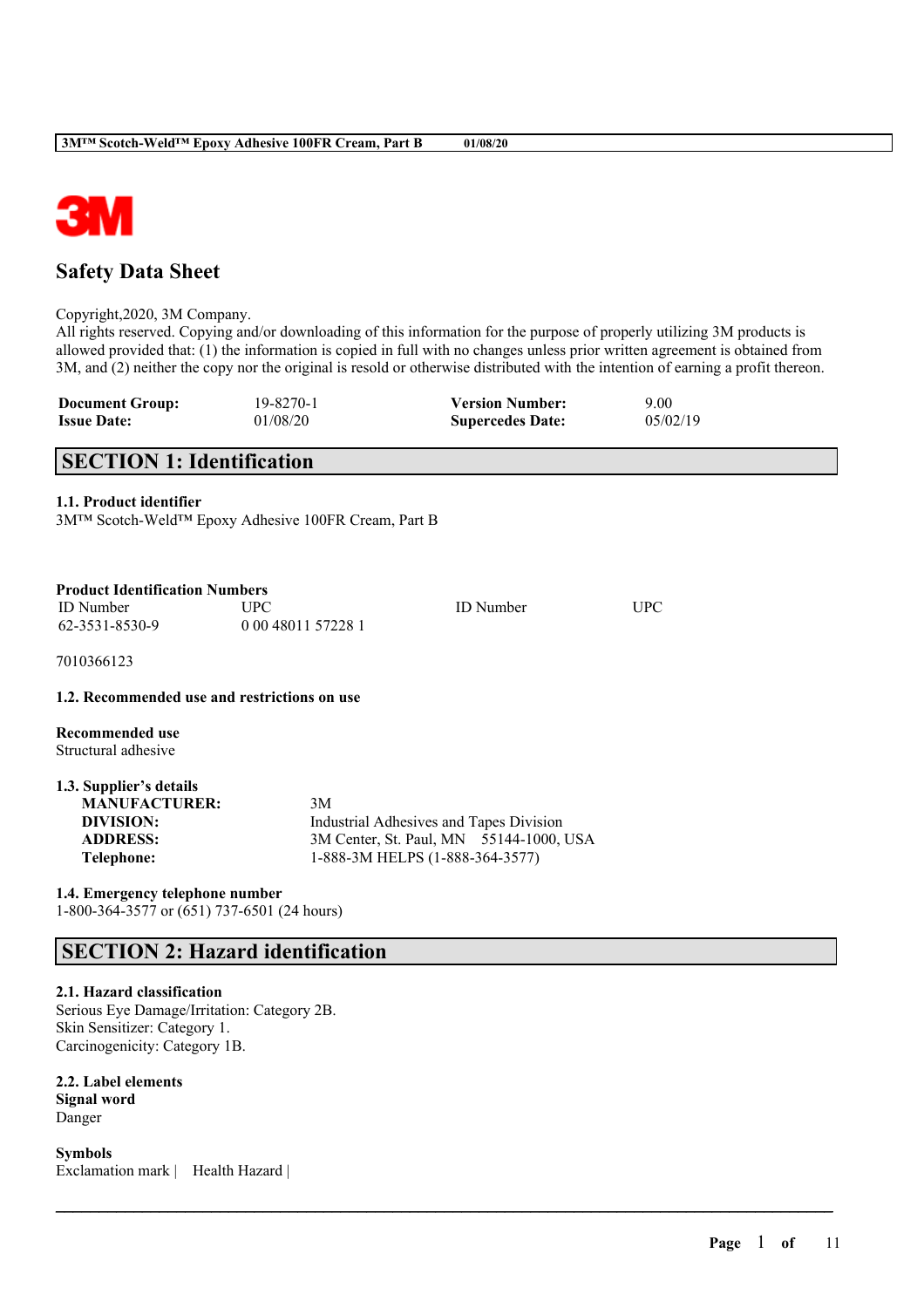

**Hazard Statements** Causes eye irritation. May cause an allergic skin reaction. May cause cancer.

#### **Precautionary Statements**

#### **Prevention:**

Obtain special instructions before use. Do not handle until all safety precautions have been read and understood. Avoid breathing dust/fume/gas/mist/vapors/spray. Wear protective gloves. Wash thoroughly after handling. Contaminated work clothing must not be allowed out of the workplace.

#### **Response:**

IF IN EYES: Rinse cautiously with water for several minutes. Remove contact lenses, if present and easy to do. Continue rinsing.

If eye irritation persists: Get medical advice/attention. IF ON SKIN: Wash with plenty of soap and water. If skin irritation or rash occurs: Get medical advice/attention. Wash contaminated clothing before reuse. IF exposed or concerned: Get medical advice/attention.

## **Storage:**

Store locked up.

#### **Disposal:**

Dispose of contents/container in accordance with applicable local/regional/national/international regulations.

# **SECTION 3: Composition/information on ingredients**

| Ingredient             | C.A.S. No.        | $\frac{9}{6}$ by Wt         |
|------------------------|-------------------|-----------------------------|
| Epoxy Resin            | $125068 - 38 - 6$ | 70 - 80 Trade Secret *      |
| Ammonium Polyphosphate | 68333-79-9        | 10 - 30 Trade Secret $*$    |
| Titanium Dioxide       | 13463-67-7        | 1 - 5 Trade Secret *        |
| Melamine               | $108 - 78 - 1$    | $\leq 0.5$ Trade Secret $*$ |

\*The specific chemical identity and/or exact percentage (concentration) of this composition has been withheld as a trade secret.

 $\mathcal{L}_\mathcal{L} = \mathcal{L}_\mathcal{L} = \mathcal{L}_\mathcal{L} = \mathcal{L}_\mathcal{L} = \mathcal{L}_\mathcal{L} = \mathcal{L}_\mathcal{L} = \mathcal{L}_\mathcal{L} = \mathcal{L}_\mathcal{L} = \mathcal{L}_\mathcal{L} = \mathcal{L}_\mathcal{L} = \mathcal{L}_\mathcal{L} = \mathcal{L}_\mathcal{L} = \mathcal{L}_\mathcal{L} = \mathcal{L}_\mathcal{L} = \mathcal{L}_\mathcal{L} = \mathcal{L}_\mathcal{L} = \mathcal{L}_\mathcal{L}$ 

# **SECTION 4: First aid measures**

#### **4.1. Description of first aid measures**

#### **Inhalation:**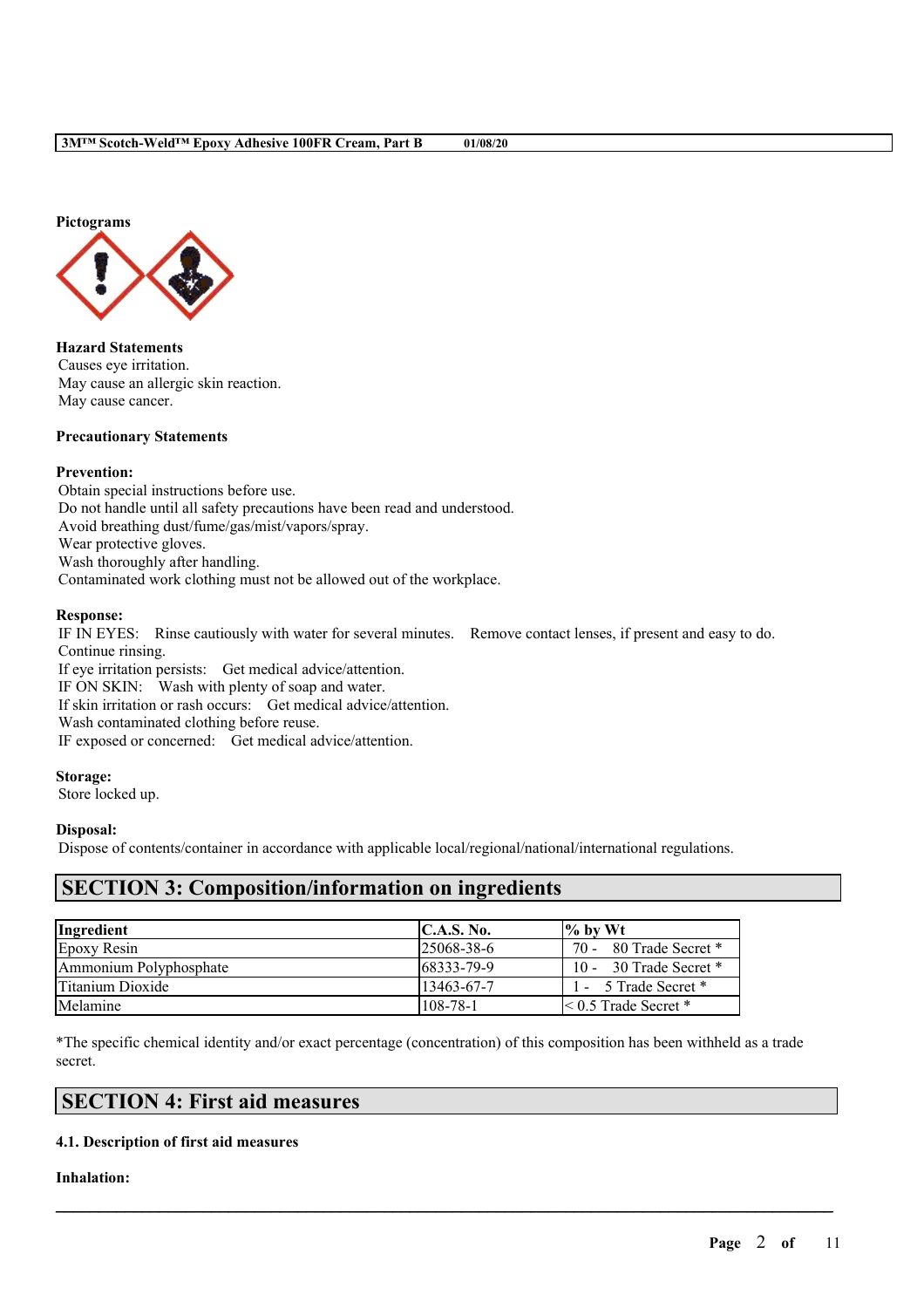Remove person to fresh air. If you feel unwell, get medical attention.

#### **Skin Contact:**

Immediately wash with soap and water. Remove contaminated clothing and wash before reuse. If signs/symptoms develop, get medical attention.

#### **Eye Contact:**

Flush with large amounts of water. Remove contact lenses if easy to do. Continue rinsing. If signs/symptoms persist, get medical attention.

#### **If Swallowed:**

Rinse mouth. If you feel unwell, get medical attention.

#### **4.2. Most important symptoms and effects, both acute and delayed**

See Section 11.1. Information on toxicological effects.

# **4.3. Indication of any immediate medical attention and special treatment required**

Not applicable

# **SECTION 5: Fire-fighting measures**

### **5.1. Suitable extinguishing media**

In case of fire: Use a fire fighting agent suitable for ordinary combustible material such as water or foam to extinguish.

### **5.2. Special hazards arising from the substance or mixture**

None inherent in this product.

#### **Hazardous Decomposition or By-Products**

| <b>Substance</b>              | Condition                |
|-------------------------------|--------------------------|
| Aldehydes                     | During Combustion        |
| Hydrocarbons                  | During Combustion        |
| Carbon monoxide               | <b>During Combustion</b> |
| Carbon dioxide                | During Combustion        |
| Hydrogen Chloride             | During Combustion        |
| Ketones                       | <b>During Combustion</b> |
| Ammonia                       | During Combustion        |
| Oxides of Nitrogen            | During Combustion        |
| Toxic Vapor, Gas, Particulate | <b>During Combustion</b> |

#### **5.3. Special protective actions for fire-fighters**

Wear full protective clothing, including helmet, self-contained, positive pressure or pressure demand breathing apparatus, bunker coat and pants, bands around arms, waist and legs, face mask, and protective covering for exposed areas of the head.

# **SECTION 6: Accidental release measures**

#### **6.1. Personal precautions, protective equipment and emergency procedures**

Evacuate area. Ventilate the area with fresh air. For large spill, or spills in confined spaces, provide mechanical ventilation to disperse or exhaust vapors, in accordance with good industrial hygiene practice. Refer to other sections of this SDS for information regarding physical and health hazards, respiratory protection, ventilation, and personal protective equipment.

#### **6.2. Environmental precautions**

Avoid release to the environment. For larger spills, cover drains and build dikes to prevent entry into sewer systems or bodies of water.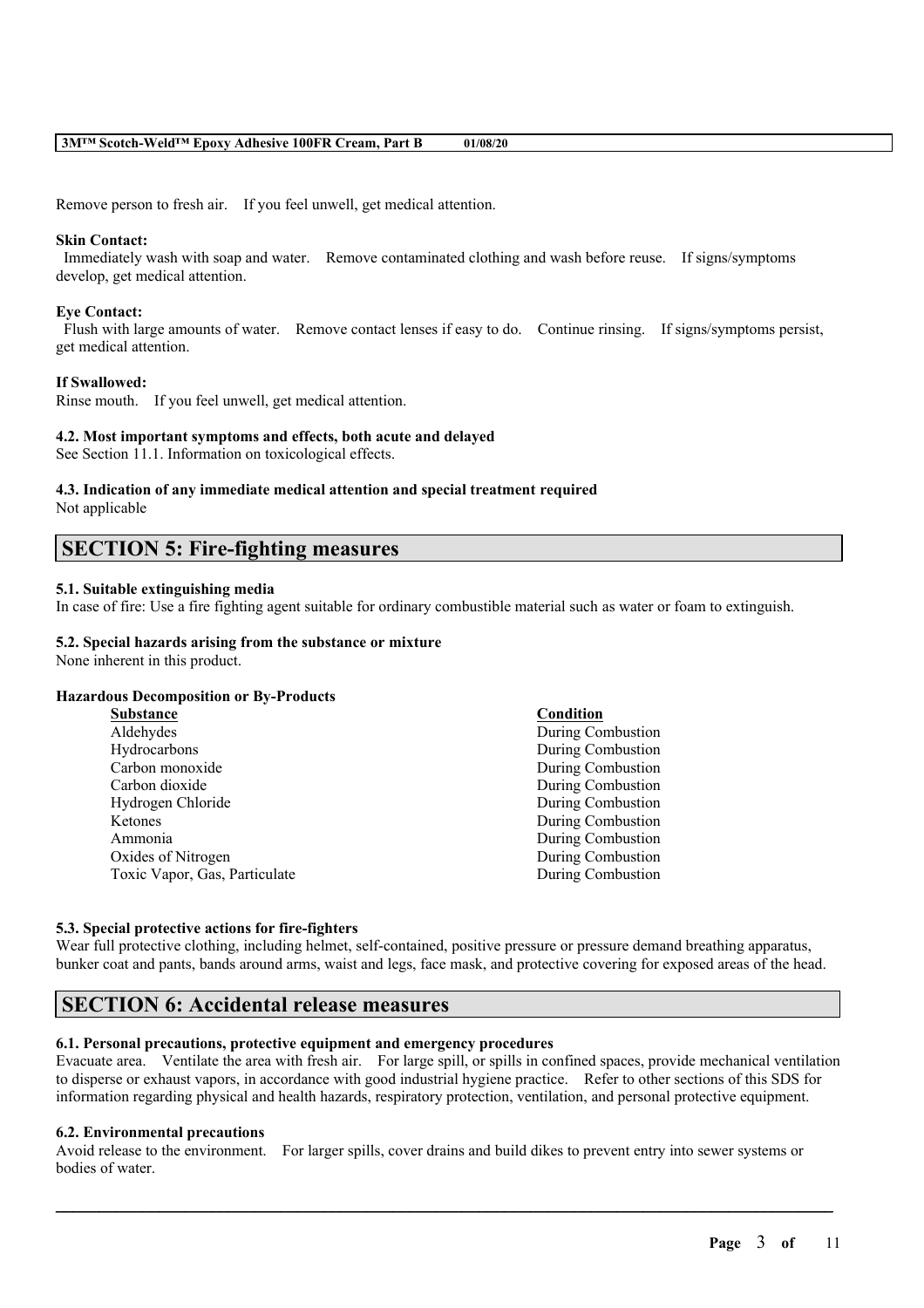| <b>3MTM Scotch-WeldTM Epoxy Adhesive 100FR Cream, Part B</b> | 01/08/20 |
|--------------------------------------------------------------|----------|
|--------------------------------------------------------------|----------|

### **6.3. Methods and material for containment and cleaning up**

Contain spill. Working from around the edges of the spill inward, cover with bentonite, vermiculite, or commercially available inorganic absorbent material. Mix in sufficient absorbent until it appears dry. Remember, adding an absorbent material does not remove a physical, health, or environmental hazard. Collect as much of the spilled material as possible. Place in a closed container approved for transportation by appropriate authorities. Clean up residue with an appropriate solvent selected by a qualified and authorized person. Ventilate the area with fresh air. Read and follow safety precautions on the solvent label and SDS. Seal the container. Dispose of collected material as soon as possible in accordance with applicable local/regional/national/international regulations.

# **SECTION 7: Handling and storage**

## **7.1. Precautions for safe handling**

For industrial/occupational use only. Not for consumer sale or use. Do not handle until all safety precautions have been read and understood. Do not breathe dust/fume/gas/mist/vapors/spray. Do not get in eyes, on skin, or on clothing. Do not eat, drink or smoke when using this product. Wash thoroughly after handling. Contaminated work clothing should not be allowed out of the workplace. Avoid release to the environment. Wash contaminated clothing before reuse. Avoid contact with oxidizing agents (eg. chlorine, chromic acid etc.) Use personal protective equipment (gloves, respirators, etc.) as required.

### **7.2. Conditions for safe storage including any incompatibilities**

Store away from heat. Store away from acids. Store away from oxidizing agents.

# **SECTION 8: Exposure controls/personal protection**

## **8.1. Control parameters**

### **Occupational exposure limits**

If a component is disclosed in section 3 but does not appear in the table below, an occupational exposure limit is not available for the component.

| Ingredient       | <b>C.A.S. No.</b> | Agency      | Limit type                    | Additional Comments     |
|------------------|-------------------|-------------|-------------------------------|-------------------------|
| Melamine         | $108 - 78 - 1$    | <b>AIHA</b> | TWA(inhalable particulates):3 |                         |
|                  |                   |             | $\text{Im} \Omega / \text{m}$ |                         |
| Titanium Dioxide | 13463-67-7 LACGIH |             | $\text{TWA}:10 \text{ mg/m3}$ | A4: Not class. as human |
|                  |                   |             |                               | carcin                  |
| Titanium Dioxide | 13463-67-7 OSHA   |             | TWA(as total dust):15 mg/m3   |                         |

ACGIH : American Conference of Governmental Industrial Hygienists

AIHA : American Industrial Hygiene Association

CMRG : Chemical Manufacturer's Recommended Guidelines

OSHA : United States Department of Labor - Occupational Safety and Health Administration

TWA: Time-Weighted-Average

STEL: Short Term Exposure Limit

CEIL: Ceiling

### **8.2. Exposure controls**

### **8.2.1. Engineering controls**

Use general dilution ventilation and/or local exhaust ventilation to control airborne exposures to below relevant Exposure Limits and/or control dust/fume/gas/mist/vapors/spray. If ventilation is not adequate, use respiratory protection equipment.

### **8.2.2. Personal protective equipment (PPE)**

### **Eye/face protection**

Select and use eye/face protection to prevent contact based on the results of an exposure assessment. The following eye/face protection(s) are recommended: Indirect Vented Goggles

 $\mathcal{L}_\mathcal{L} = \mathcal{L}_\mathcal{L} = \mathcal{L}_\mathcal{L} = \mathcal{L}_\mathcal{L} = \mathcal{L}_\mathcal{L} = \mathcal{L}_\mathcal{L} = \mathcal{L}_\mathcal{L} = \mathcal{L}_\mathcal{L} = \mathcal{L}_\mathcal{L} = \mathcal{L}_\mathcal{L} = \mathcal{L}_\mathcal{L} = \mathcal{L}_\mathcal{L} = \mathcal{L}_\mathcal{L} = \mathcal{L}_\mathcal{L} = \mathcal{L}_\mathcal{L} = \mathcal{L}_\mathcal{L} = \mathcal{L}_\mathcal{L}$ 

**Page** 4 **of** 11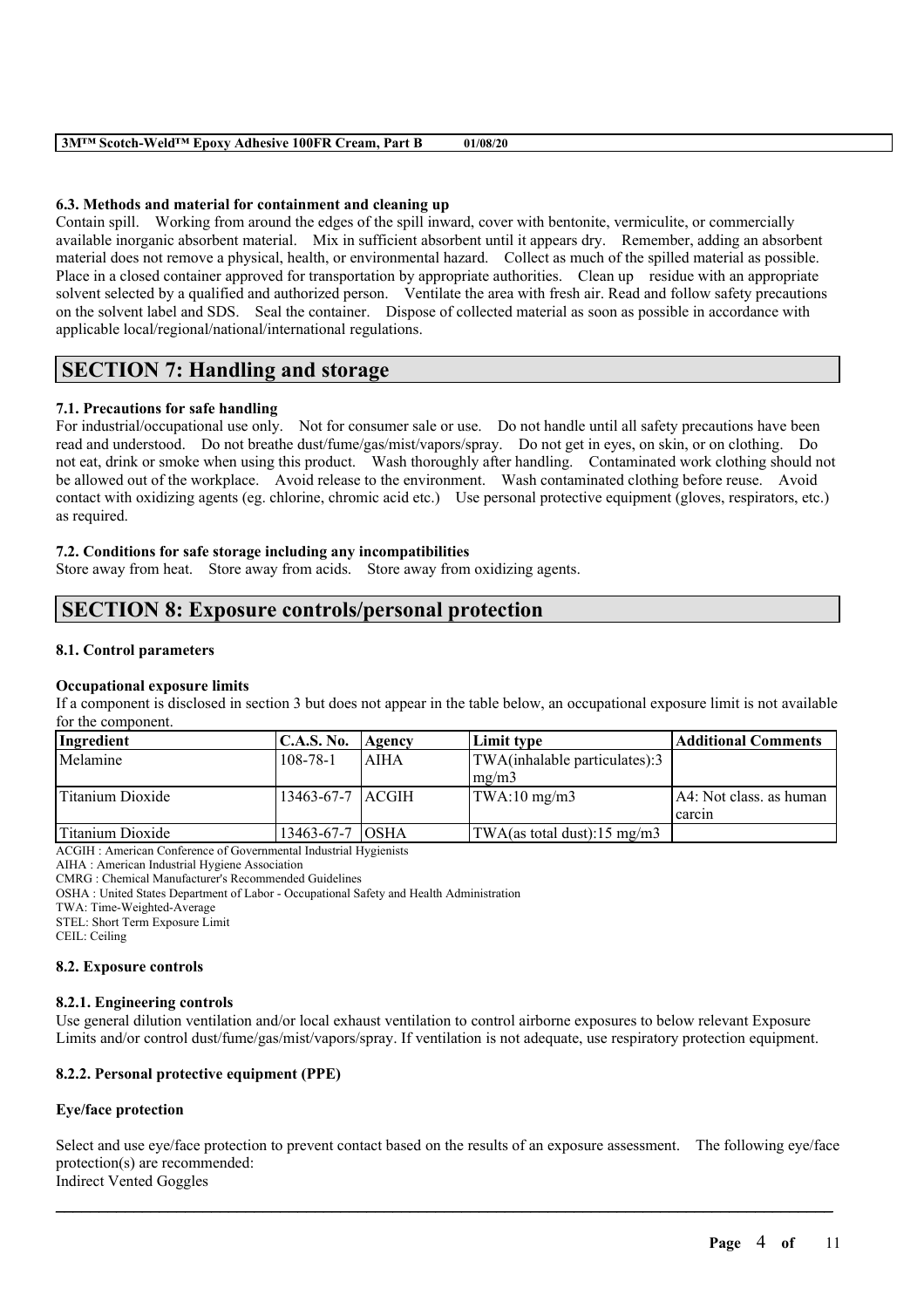#### **Skin/hand protection**

Select and use gloves and/or protective clothing approved to relevant local standards to prevent skin contact based on the results of an exposure assessment. Selection should be based on use factors such as exposure levels, concentration of the substance or mixture, frequency and duration, physical challenges such as temperature extremes, and other use conditions. Consult with your glove and/or protective clothing manufacturer for selection of appropriate compatible gloves/protective clothing. Note: Nitrile gloves may be worn over polymer laminate gloves to improve dexterity. Gloves made from the following material(s) are recommended: Polymer laminate

### **Respiratory protection**

An exposure assessment may be needed to decide if a respirator is required. If a respirator is needed, use respirators as part of a full respiratory protection program. Based on the results of the exposure assessment, select from the following respirator type(s) to reduce inhalation exposure:

Half facepiece or full facepiece air-purifying respirator suitable for organic vapors and particulates

For questions about suitability for a specific application, consult with your respirator manufacturer.

# **SECTION 9: Physical and chemical properties**

## **9.1. Information on basic physical and chemical properties**

| Appearance                                |                                                                |  |  |
|-------------------------------------------|----------------------------------------------------------------|--|--|
| <b>Physical state</b>                     | Liquid                                                         |  |  |
| Color                                     | White                                                          |  |  |
| <b>Specific Physical Form:</b>            | Viscous Liquid                                                 |  |  |
| Odor                                      | Epoxy                                                          |  |  |
| <b>Odor threshold</b>                     | No Data Available                                              |  |  |
| pН                                        | No Data Available                                              |  |  |
| <b>Melting point</b>                      | Not Applicable                                                 |  |  |
| <b>Boiling Point</b>                      | No Data Available                                              |  |  |
| <b>Flash Point</b>                        | > 201 °F [@ 1 atm] [Test Method: Closed Cup]                   |  |  |
| <b>Evaporation rate</b>                   | Negligible                                                     |  |  |
| <b>Flammability (solid, gas)</b>          | Not Applicable                                                 |  |  |
| <b>Flammable Limits(LEL)</b>              | No Data Available                                              |  |  |
| <b>Flammable Limits(UEL)</b>              | No Data Available                                              |  |  |
| <b>Vapor Pressure</b>                     | No Data Available                                              |  |  |
| <b>Vapor Density</b>                      | No Data Available                                              |  |  |
| <b>Density</b>                            | 1.2 g/ml $[RefStd:WATER=1]$                                    |  |  |
| <b>Specific Gravity</b>                   | 1.2 $[RefStd:WATER=1]$                                         |  |  |
| <b>Solubility in Water</b>                | Negligible                                                     |  |  |
| Solubility- non-water                     | No Data Available                                              |  |  |
| Partition coefficient: n-octanol/water    | No Data Available                                              |  |  |
| <b>Autoignition temperature</b>           | No Data Available                                              |  |  |
| <b>Decomposition temperature</b>          | No Data Available                                              |  |  |
| <b>Viscosity</b>                          | 60,000 - 80,000 centipoise [Test Method: Brookfield]           |  |  |
| <b>Hazardous Air Pollutants</b>           | 0 % weight [Test Method: Calculated]                           |  |  |
| Molecular weight                          | No Data Available                                              |  |  |
| <b>VOC Less H2O &amp; Exempt Solvents</b> | 0 g/l [Test Method: calculated SCAQMD rule 443.1]              |  |  |
|                                           | [Details: when used as intended with Part A]                   |  |  |
| <b>VOC Less H2O &amp; Exempt Solvents</b> | 0 g/l [Test Method: calculated SCAQMD rule 443.1] [Details: as |  |  |
|                                           | supplied]                                                      |  |  |
| <b>VOC Less H2O &amp; Exempt Solvents</b> | 0 % [Test Method: calculated SCAQMD rule 443.1]                |  |  |
|                                           | [Details: when used as intended with Part A]                   |  |  |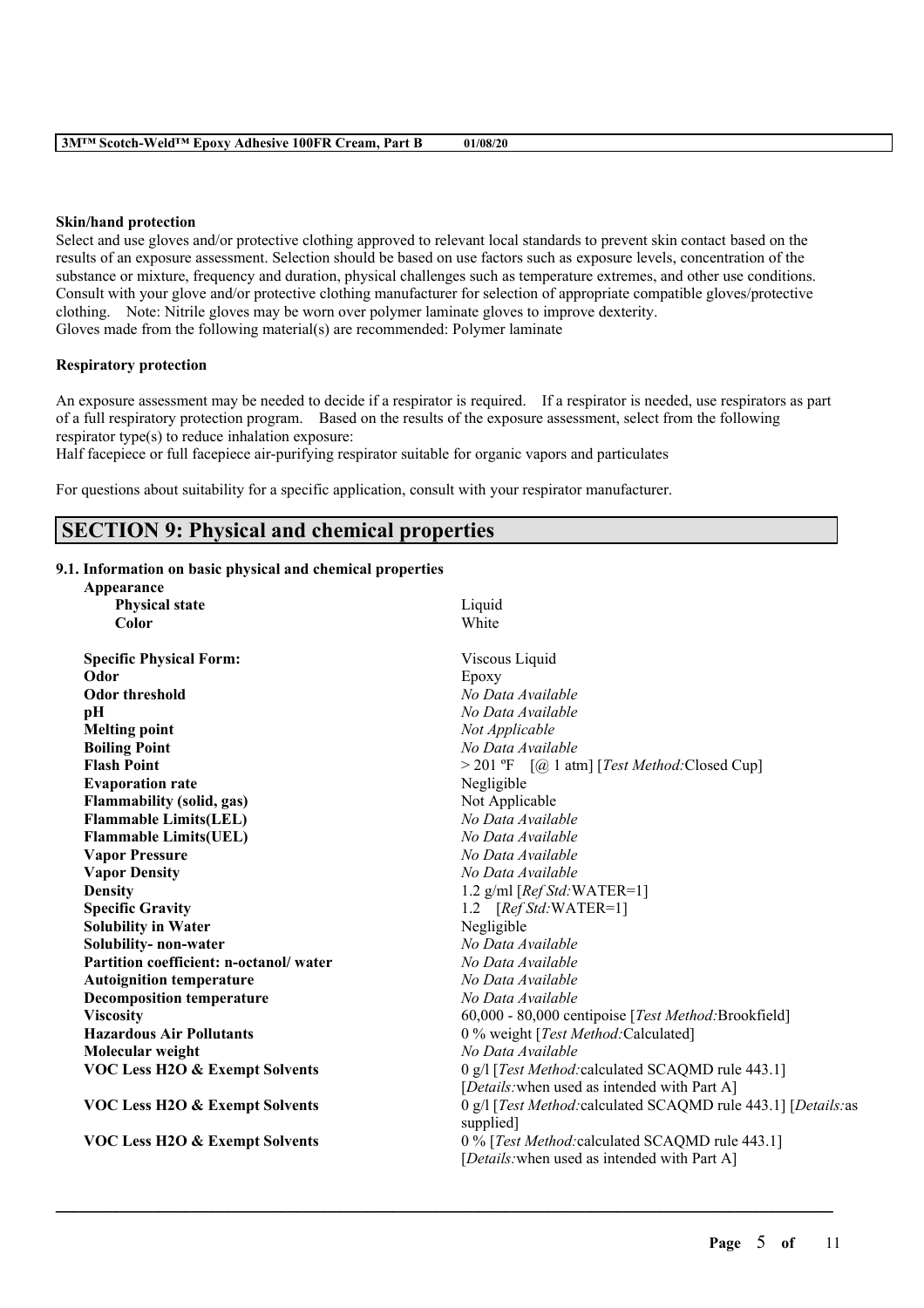# **SECTION 10: Stability and reactivity**

### **10.1. Reactivity**

This material may be reactive with certain agents under certain conditions - see the remaining headings in this section.

### **10.2. Chemical stability**

Stable.

### **10.3. Possibility of hazardous reactions**

Hazardous polymerization will not occur.

### **10.4. Conditions to avoid**

Heat Heat is generated during cure. Do not cure a mass larger than 50 grams in a confined space to prevent a premature exothermic reaction with production of intense heat and smoke.

**10.5. Incompatible materials** Strong acids Strong oxidizing agents

### **10.6. Hazardous decomposition products**

**Substance Condition** None known.

Refer to section 5.2 for hazardous decomposition products during combustion.

# **SECTION 11: Toxicological information**

The information below may not be consistent with the material classification in Section 2 if specific ingredient **classifications are mandated by a competent authority. In addition, toxicological data on ingredients may not be** reflected in the material classification and/or the signs and symptoms of exposure, because an ingredient may be present below the threshold for labeling, an ingredient may not be available for exposure, or the data may not be **relevant to the material as a whole.**

### **11.1. Information on Toxicological effects**

**Signs and Symptoms of Exposure**

Based on test data and/or information on the components, this material may produce the following health effects:

#### **Inhalation:**

Respiratory Tract Irritation: Signs/symptoms may include cough, sneezing, nasal discharge, headache, hoarseness, and nose and throat pain.

### **Skin Contact:**

Mild Skin Irritation: Signs/symptoms may include localized redness, swelling, itching, and dryness. Allergic Skin Reaction (non-photo induced): Signs/symptoms may include redness, swelling, blistering, and itching.

 $\mathcal{L}_\mathcal{L} = \mathcal{L}_\mathcal{L} = \mathcal{L}_\mathcal{L} = \mathcal{L}_\mathcal{L} = \mathcal{L}_\mathcal{L} = \mathcal{L}_\mathcal{L} = \mathcal{L}_\mathcal{L} = \mathcal{L}_\mathcal{L} = \mathcal{L}_\mathcal{L} = \mathcal{L}_\mathcal{L} = \mathcal{L}_\mathcal{L} = \mathcal{L}_\mathcal{L} = \mathcal{L}_\mathcal{L} = \mathcal{L}_\mathcal{L} = \mathcal{L}_\mathcal{L} = \mathcal{L}_\mathcal{L} = \mathcal{L}_\mathcal{L}$ 

### **Eye Contact:**

Moderate Eye Irritation: Signs/symptoms may include redness, swelling, pain, tearing, and blurred or hazy vision.

### **Ingestion:**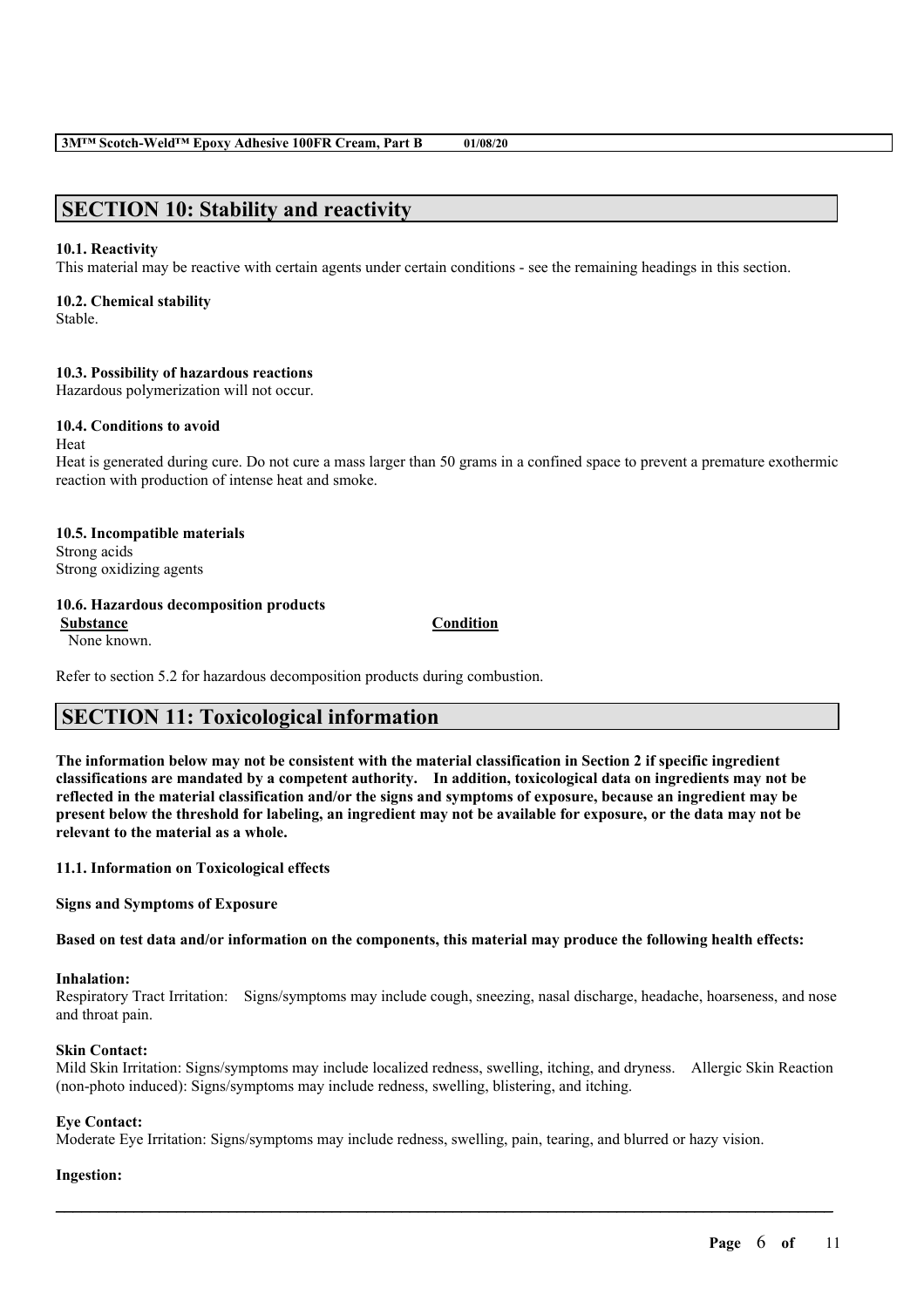May be harmful if swallowed.

Gastrointestinal Irritation: Signs/symptoms may include abdominal pain, stomach upset, nausea, vomiting and diarrhea.

May cause additional health effects (see below).

#### **Additional Health Effects:**

#### **Carcinogenicity:**

Contains a chemical or chemicals which can cause cancer.

| Ingredient                      | $\angle$ AS N<br>N0. | <b>Class</b><br>Description         | Regulation                                                       |
|---------------------------------|----------------------|-------------------------------------|------------------------------------------------------------------|
| Melamine                        | $78-$<br>$108 - 7$   | 2B:<br>lGre<br>Possible human carc. | International $\lambda$<br>tor<br>' Research on Cancer<br>Agency |
| <b>CONT</b><br>Titanium Dioxide | $3463 - 67 - 7$      | 2B:<br>Grr<br>Possible human carc.  | International A<br>tor<br>: Research on Cancer<br>Agency         |

#### **Toxicological Data**

If a component is disclosed in section 3 but does not appear in a table below, either no data are available for that endpoint or the data are not sufficient for classification.

#### **Acute Toxicity**

| Name                    | Route       | <b>Species</b> | Value                                                |
|-------------------------|-------------|----------------|------------------------------------------------------|
| Overall product         | Ingestion   |                | No data available; calculated ATE2,000 - 5,000 mg/kg |
| Epoxy Resin             | Dermal      | Rat            | $LD50 > 1,600$ mg/kg                                 |
| Epoxy Resin             | Ingestion   | Rat            | $LD50 > 1,000$ mg/kg                                 |
| Ammonium Polyphosphate  | Dermal      | Rat            | $LD50 > 5,000$ mg/kg                                 |
| Ammonium Polyphosphate  | Inhalation- | Rat            | $LC50 > 4.85$ mg/l                                   |
|                         | Dust/Mist   |                |                                                      |
|                         | (4 hours)   |                |                                                      |
| Ammonium Polyphosphate  | Ingestion   | Rat            | LD50 $>$ 300, < 2,000 mg/kg                          |
| <b>Titanium Dioxide</b> | Dermal      | Rabbit         | $LD50 > 10,000$ mg/kg                                |
| Titanium Dioxide        | Inhalation- | Rat            | $LC50 > 6.82$ mg/l                                   |
|                         | Dust/Mist   |                |                                                      |
|                         | (4 hours)   |                |                                                      |
| <b>Titanium Dioxide</b> | Ingestion   | Rat            | $LD50 > 10,000$ mg/kg                                |
| Melamine                | Dermal      | Rabbit         | $LD50 > 1,000$ mg/kg                                 |
| Melamine                | Ingestion   | Rat            | LD50 $3,161$ mg/kg                                   |

 $ATE = acute$  toxicity estimate

#### **Skin Corrosion/Irritation**

| Name                   | <b>Species</b> | Value                     |
|------------------------|----------------|---------------------------|
|                        |                |                           |
| Epoxy Resin            | Rabbit         | Mild irritant             |
| Ammonium Polyphosphate | In vitro       | No significant irritation |
|                        | data           |                           |
| Titanium Dioxide       | Rabbit         | No significant irritation |
| Melamine               | Guinea         | No significant irritation |
|                        | pig            |                           |

#### **Serious Eye Damage/Irritation**

| Name                   | <b>Species</b> | Value                     |
|------------------------|----------------|---------------------------|
|                        |                |                           |
| Epoxy Resin            | Rabbit         | Moderate irritant         |
| Ammonium Polyphosphate | Rabbit         | Moderate irritant         |
| Titanium Dioxide       | Rabbit         | No significant irritation |
| Melamine               | Rabbit         | No significant irritation |

### **Skin Sensitization**

| Name        | <b>Species</b> | Value                      |
|-------------|----------------|----------------------------|
| Epoxy Resin | Human          | .<br>$\sim$<br>Sensitizing |
|             | and            |                            |
|             | anımal         |                            |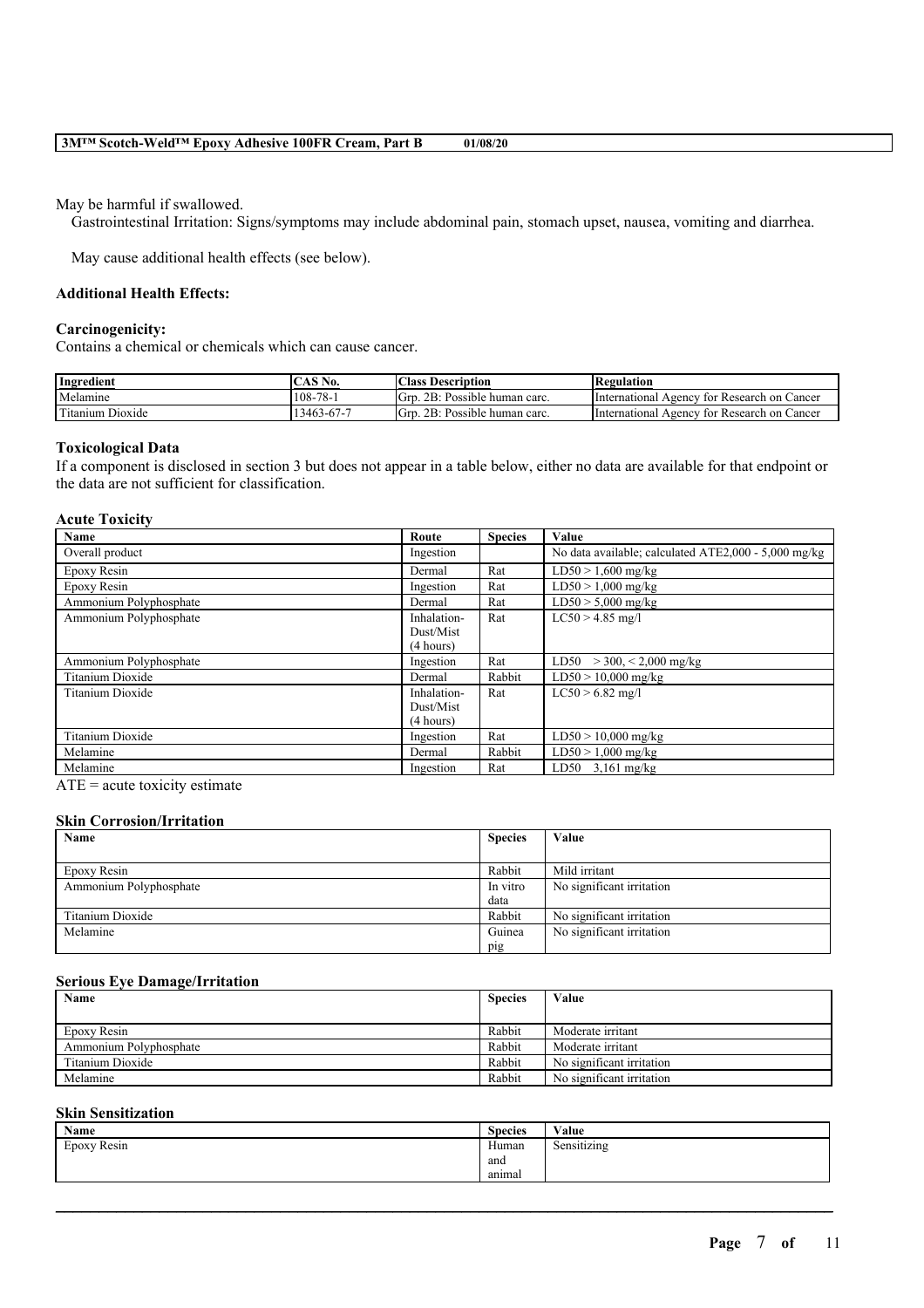| Ammonium Polyphosphate | similar | Not classified |
|------------------------|---------|----------------|
|                        | compoun |                |
|                        | ds      |                |
| Titanium Dioxide       | Human   | Not classified |
|                        | and     |                |
|                        | animal  |                |
| Melamine               | Guinea  | Not classified |
|                        | pig     |                |

### **Respiratory Sensitization**

| Name        | <b>Species</b> | Value          |
|-------------|----------------|----------------|
| $\sim$      | <b>YY</b>      | $\cdot$ $\sim$ |
| Epoxy Resin | Human          | Not classified |

## **Germ Cell Mutagenicity**

| Name             | Route    | Value                                          |
|------------------|----------|------------------------------------------------|
|                  |          |                                                |
| Epoxy Resin      | In vivo  | Not mutagenic                                  |
| Epoxy Resin      | In Vitro | Some positive data exist, but the data are not |
|                  |          | sufficient for classification                  |
| Titanium Dioxide | In Vitro | Not mutagenic                                  |
| Titanium Dioxide | In vivo  | Not mutagenic                                  |
| Melamine         | In Vitro | Not mutagenic                                  |
| Melamine         | In vivo  | Not mutagenic                                  |

# **Carcinogenicity**

| Name             | Route      | <b>Species</b> | Value                                          |
|------------------|------------|----------------|------------------------------------------------|
| Epoxy Resin      | Dermal     | Mouse          | Some positive data exist, but the data are not |
|                  |            |                | sufficient for classification                  |
| Titanium Dioxide | Ingestion  | Multiple       | Not carcinogenic                               |
|                  |            | animal         |                                                |
|                  |            | species        |                                                |
| Titanium Dioxide | Inhalation | Rat            | Carcinogenic                                   |
| Melamine         | Ingestion  | Multiple       | Carcinogenic                                   |
|                  |            | animal         |                                                |
|                  |            | species        |                                                |

## **Reproductive Toxicity**

## **Reproductive and/or Developmental Effects**

| Name        | Route     | <b>Value</b>                           | <b>Species</b> | <b>Test Result</b>              | <b>Exposure</b><br><b>Duration</b> |
|-------------|-----------|----------------------------------------|----------------|---------------------------------|------------------------------------|
| Epoxy Resin | Ingestion | Not classified for female reproduction | Rat            | <b>NOAEL 750</b><br>mg/kg/day   | 2 generation                       |
| Epoxy Resin | Ingestion | Not classified for male reproduction   | Rat            | <b>NOAEL 750</b><br>mg/kg/day   | 2 generation                       |
| Epoxy Resin | Dermal    | Not classified for development         | Rabbit         | <b>NOAEL 300</b><br>mg/kg/day   | during<br>organogenesi<br>s        |
| Epoxy Resin | Ingestion | Not classified for development         | Rat            | <b>NOAEL 750</b><br>mg/kg/day   | 2 generation                       |
| Melamine    | Ingestion | Not classified for development         | Rat            | <b>NOAEL 1,060</b><br>mg/kg/day | during<br>organogenesi<br>s        |

# **Target Organ(s)**

## **Specific Target Organ Toxicity - single exposure**

| Name                   | Route      | Target Organ(s)        | Value                                                                              | <b>Species</b>               | <b>Test Result</b>            | <b>Exposure</b><br><b>Duration</b> |
|------------------------|------------|------------------------|------------------------------------------------------------------------------------|------------------------------|-------------------------------|------------------------------------|
| Ammonium Polyphosphate | Inhalation | respiratory irritation | Some positive data exist, but the<br>data are not sufficient for<br>classification | similar<br>health<br>hazards | <b>NOAEL Not</b><br>available |                                    |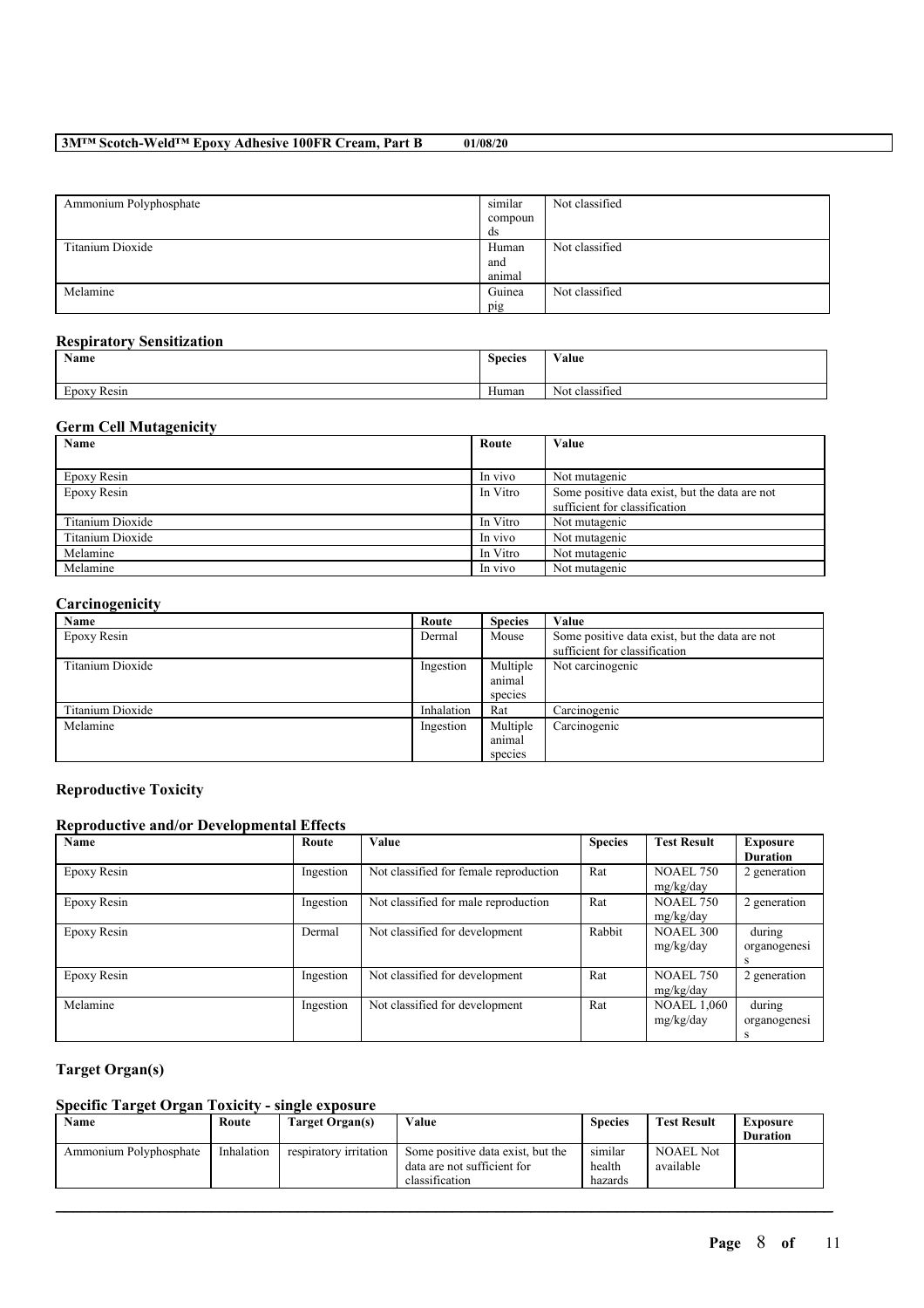| <b>Name</b>             | Route      | <b>Target Organ(s)</b>                                                                                                     | Value                                                                              | <b>Species</b> | <b>Test Result</b>                 | <b>Exposure</b><br><b>Duration</b> |
|-------------------------|------------|----------------------------------------------------------------------------------------------------------------------------|------------------------------------------------------------------------------------|----------------|------------------------------------|------------------------------------|
| Epoxy Resin             | Dermal     | liver                                                                                                                      | Not classified                                                                     | Rat            | <b>NOAEL</b><br>1,000<br>mg/kg/day | 2 years                            |
| Epoxy Resin             | Dermal     | nervous system                                                                                                             | Not classified                                                                     | Rat            | NOAEL<br>1,000<br>mg/kg/day        | 13 weeks                           |
| Epoxy Resin             | Ingestion  | auditory system  <br>heart   endocrine<br>system  <br>hematopoietic<br>system   liver   eyes  <br>kidney and/or<br>bladder | Not classified                                                                     | Rat            | <b>NOAEL</b><br>1,000<br>mg/kg/day | 28 days                            |
| <b>Titanium Dioxide</b> | Inhalation | respiratory system                                                                                                         | Some positive data exist, but the<br>data are not sufficient for<br>classification | Rat            | LOAEL 0.01<br>mg/l                 | 2 years                            |
| <b>Titanium Dioxide</b> | Inhalation | pulmonary fibrosis                                                                                                         | Not classified                                                                     | Human          | <b>NOAEL Not</b><br>available      | occupational<br>exposure           |
| Melamine                | Ingestion  | kidney and/or<br>bladder                                                                                                   | May cause damage to organs<br>though prolonged or repeated<br>exposure             | Rat            | LOAEL <sub>63</sub><br>mg/kg/day   | 13 weeks                           |

#### **Specific Target Organ Toxicity - repeated exposure**

#### **Aspiration Hazard**

For the component/components, either no data are currently available or the data are not sufficient for classification.

Please contact the address or phone number listed on the first page of the SDS for additional toxicological information **on this material and/or its components.**

# **SECTION 12: Ecological information**

## **Ecotoxicological information**

Please contact the address or phone number listed on the first page of the SDS for additional ecotoxicological information on this material and/or its components.

## **Chemical fate information**

Please contact the address or phone number listed on the first page of the SDS for additional chemical fate information on this material and/or its components.

# **SECTION 13: Disposal considerations**

### **13.1. Disposal methods**

Dispose of contents/ container in accordance with the local/regional/national/international regulations.

Dispose of completely cured (or polymerized) material in a permitted industrial waste facility. As a disposal alternative, incinerate uncured product in a permitted waste incineration facility. Proper destruction may require the use of additional fuel during incineration processes. Combustion products will include halogen acid (HCl/HF/HBr). Facility must be capable of handling halogenated materials. Empty drums/barrels/containers used for transporting and handling hazardous chemicals (chemical substances/mixtures/preparations classified as Hazardous as per applicable regulations) shall be considered, stored, treated & disposed of as hazardous wastes unless otherwise defined by applicable waste regulations. Consult with the respective regulating authorities to determine the available treatment and disposal facilities.

 $\mathcal{L}_\mathcal{L} = \mathcal{L}_\mathcal{L} = \mathcal{L}_\mathcal{L} = \mathcal{L}_\mathcal{L} = \mathcal{L}_\mathcal{L} = \mathcal{L}_\mathcal{L} = \mathcal{L}_\mathcal{L} = \mathcal{L}_\mathcal{L} = \mathcal{L}_\mathcal{L} = \mathcal{L}_\mathcal{L} = \mathcal{L}_\mathcal{L} = \mathcal{L}_\mathcal{L} = \mathcal{L}_\mathcal{L} = \mathcal{L}_\mathcal{L} = \mathcal{L}_\mathcal{L} = \mathcal{L}_\mathcal{L} = \mathcal{L}_\mathcal{L}$ 

### **EPA Hazardous Waste Number (RCRA):** Not regulated

# **SECTION 14: Transport Information**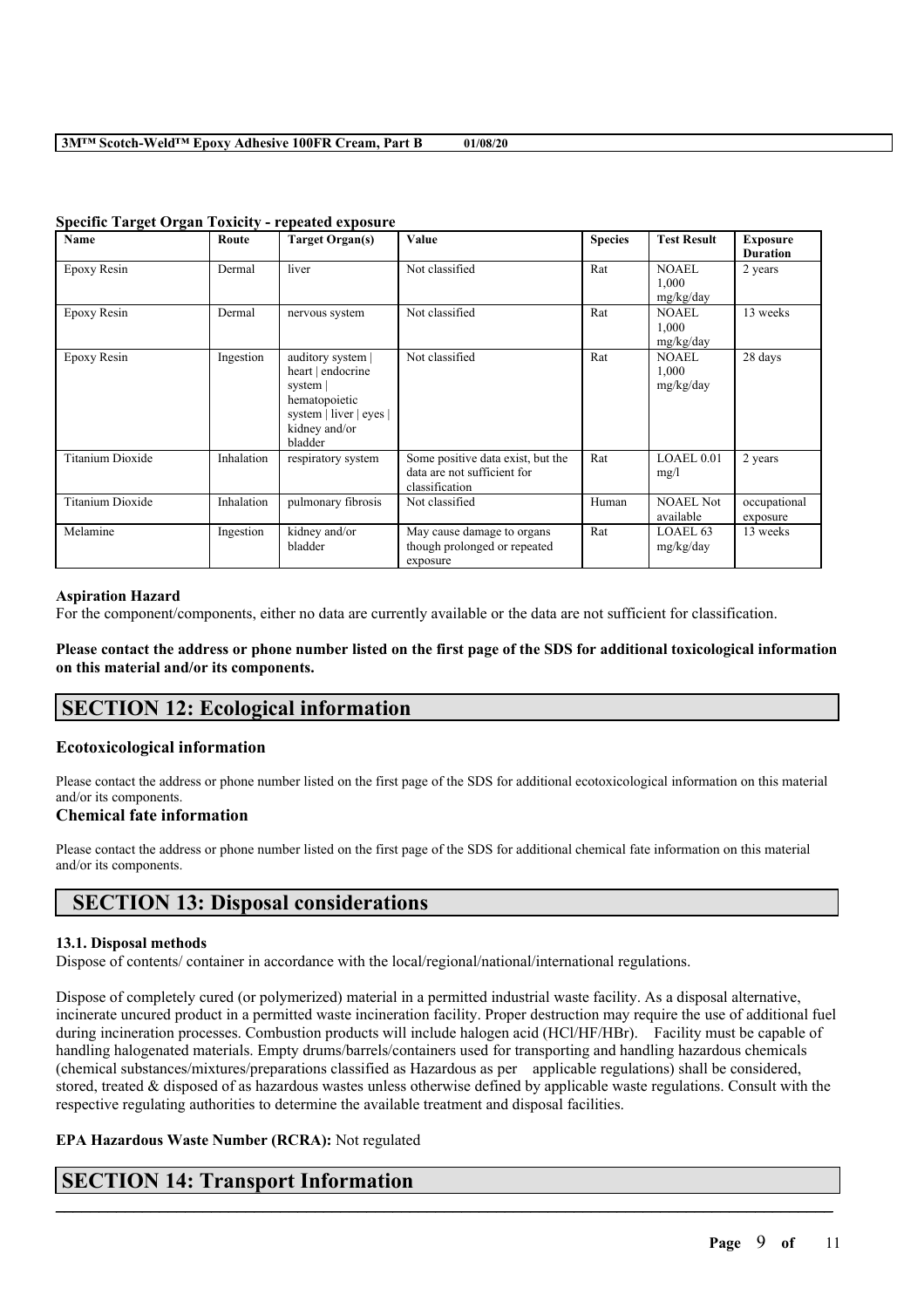For Transport Information, please visit http://3M.com/Transportinfo or call 1-800-364-3577 or 651-737-6501.

# **SECTION 15: Regulatory information**

# **15.1. US Federal Regulations**

Contact 3M for more information.

## **EPCRA 311/312 Hazard Classifications:**

**Physical Hazards** Not applicable

| <b>Health Hazards</b>                |  |
|--------------------------------------|--|
| Carcinogenicity                      |  |
| Respiratory or Skin Sensitization    |  |
| Serious eye damage or eye irritation |  |

## **15.2. State Regulations**

Contact 3M for more information.

## **15.3. Chemical Inventories**

The components of this product are in compliance with the chemical notification requirements of TSCA. All required components of this product are listed on the active portion of the TSCA Inventory.

Contact 3M for more information.

## **15.4. International Regulations**

Contact 3M for more information.

**This SDS has been prepared to meet the U.S. OSHA Hazard Communication Standard, 29 CFR 1910.1200.**

# **SECTION 16: Other information**

# **NFPA Hazard Classification**

**Health:** 2 **Flammability:** 1 **Instability:** 1 **Special Hazards:** None

National Fire Protection Association (NFPA) hazard ratings are designed for use by emergency response personnel to address the hazards that are presented by short-term, acute exposure to a material under conditions of fire, spill, or similar emergencies. Hazard ratings are primarily based on the inherent physical and toxic properties of the material but also include the toxic properties of combustion or decomposition products that are known to be generated in significant quantities.

| <b>Document Group:</b> | 19-8270-1 | <b>Version Number:</b>  | 9.00     |
|------------------------|-----------|-------------------------|----------|
| <b>Issue Date:</b>     | 01/08/20  | <b>Supercedes Date:</b> | 05/02/19 |

DISCLAIMER: The information in this Safety Data Sheet (SDS) is believed to be correct as of the date issued. 3M MAKES NO WARRANTIES, EXPRESSED OR IMPLIED, INCLUDING, BUT NOT LIMITED TO, ANY IMPLIED WARRANTY OF MERCHANTABILITY OR FITNESS FOR A PARTICULAR PURPOSE OR COURSE OF PERFORMANCE OR USAGE OF TRADE. User is responsible for determining whether the 3M product is fit for a particular purpose and suitable for user's method of use or application. Given the variety of factors that can affect the use and application of a 3M product,